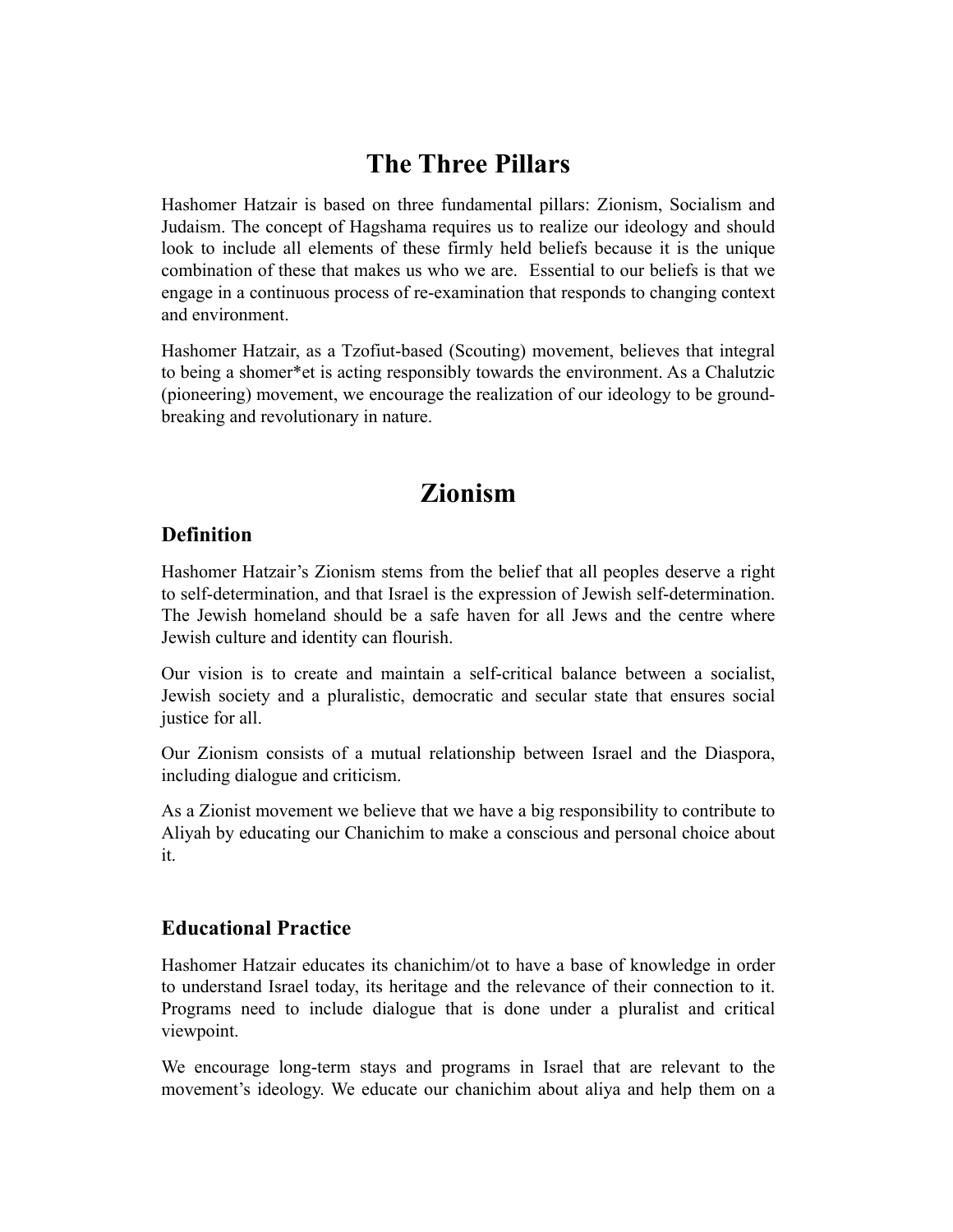path to make a conscious and personal choice for their future.

The Shomer needs to actively express his opinion in matters related to Israel.

## **Socialism**

#### **Definition**

Hashomer Hatzair socialism rests on the belief that humans are free, creative beings who deserve to live in a society that empowers them to develop themselves to their fullest potential. We take as central values social, economic, and political equality and justice.

We believe Capitalism and other oppressive forces create fundamentally unequal, exploitative, and alienating modes of production that themselves create poverty, war, ignorance, ecological destruction, lack of freedom, and prevent people from realizing their full potentials. We see socialism as not only an alternative to this type of society, but an entirely new and revolutionary one that can stand on its own.

We envision a world of small, cooperative communities made up of individuals and groups who practice intentional, free, egalitarian, and intimate relationships. We believe that these communities must have a balance between the individual and the collective – that the collective is actually a force that will free the individual.

We believe in a society where the people as a whole possess the ability to control their lives, work freely and creatively, and to participate in an equal and democratic society. We see socialism as a tool and way of life that allows people to live truly human lives.

#### **Educational Practice**

Hashomer Hatzair educates towards unselfishness and being responsible, critical and active social beings. We teach Chanichim to live according to the values of humanistic socialism, both within the movement and outside of it, furthering the equitable treatment of people.

We require of ourselves to be critical of society, not fearing to be against the mainstream and therefore standing behind these opinions.

We must be socially responsible in all facets. In order to achieve this we put an emphasis on education about other cultures, the role of consumption and overconsumption, as well as the functioning of global and national politics.

To these ends, we use tools such as political community action (Avoda Kehilatit), education through experience, group work, symbols (such as Chulzah and Kuppah),